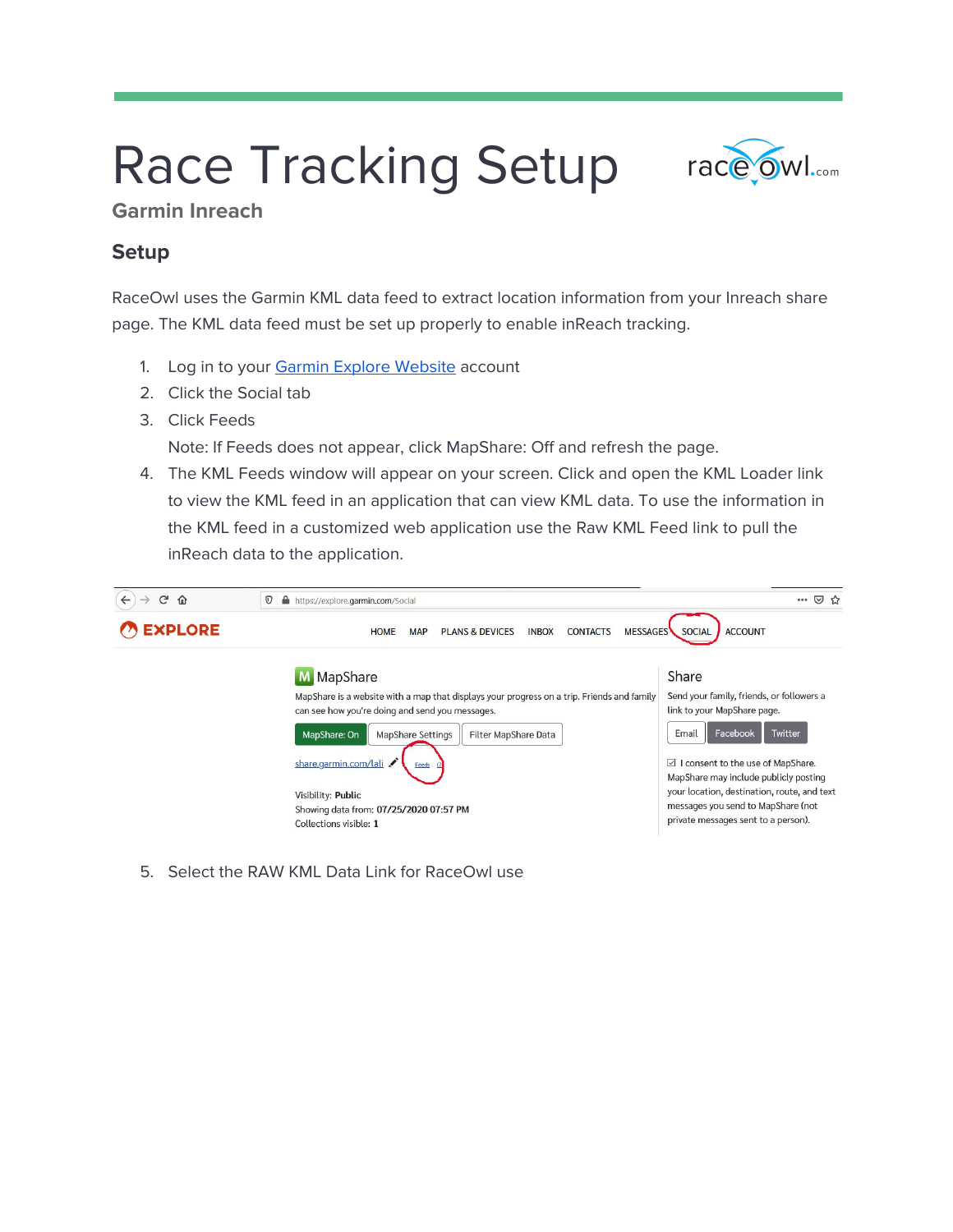# **KML Feeds**

Use these links to view inReach data outside your MapShare page. (Note: This is an advanced feature. Most people just use the MapShare page.)

## **KML Loader**

This feed can be opened in an application, such as Google Earth, for viewing real-time inReach updates. https://share.garmin.com/Feed/ShareLoader/

When viewing KML in Google Earth, use your MapShare password if prompted.

| <b>Raw KML Data</b>                  | Use the Raw          |
|--------------------------------------|----------------------|
| https://share.garmin.com/Feed/Share/ | <b>KML Data Link</b> |
| <b>Documentation</b>                 | for RaceOwl          |
|                                      | OK                   |

See https://support.garmin.com/en-US/?faq=tdlDCyo1fJ5UxjUbA9rMY8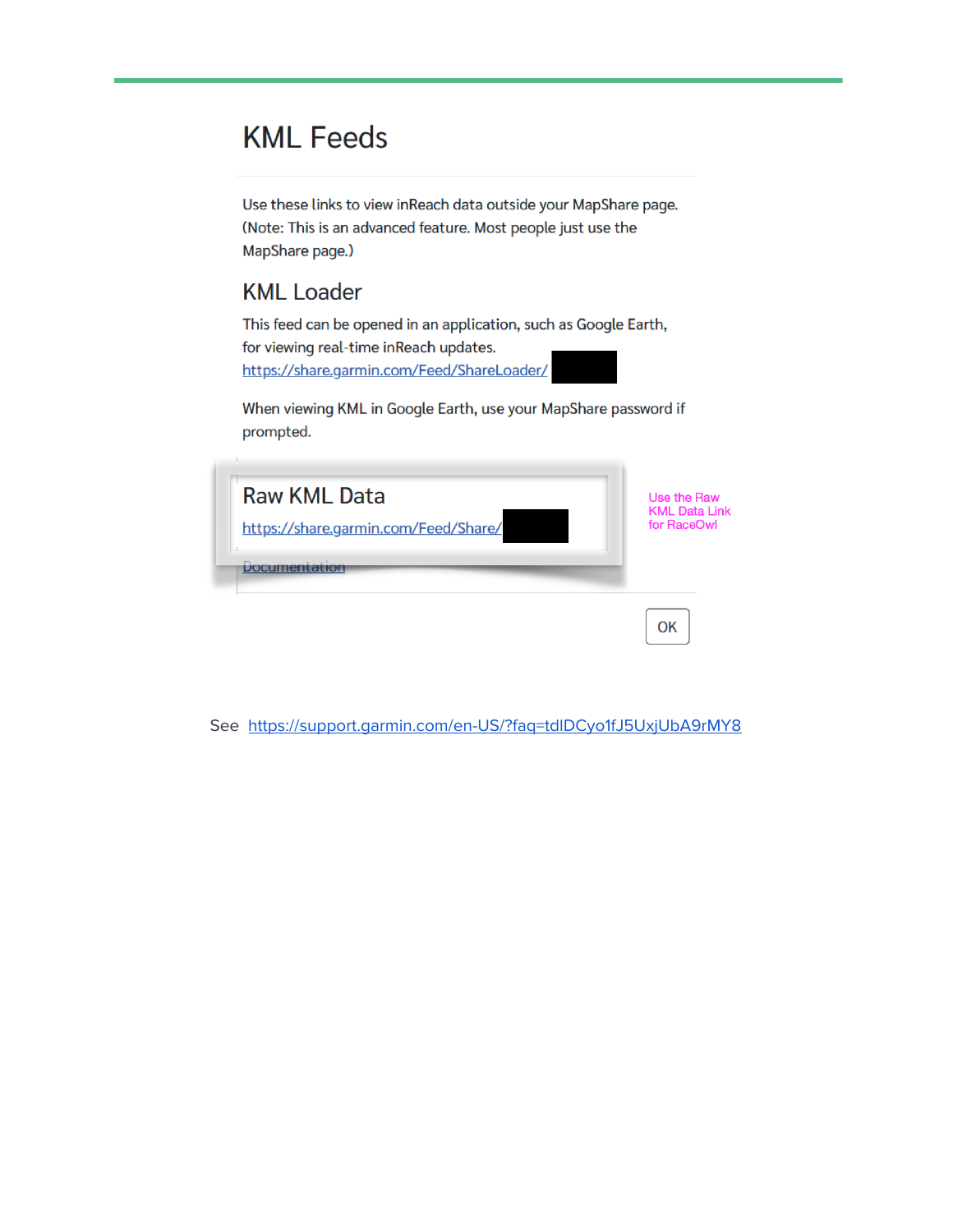### **Setup in RaceOwl**

#### **Data entry**

|                                                                                            | A Not secure   raceowl.com/Home/TrackerEntry<br>C                                                                              |                                       |
|--------------------------------------------------------------------------------------------|--------------------------------------------------------------------------------------------------------------------------------|---------------------------------------|
| Make sure you<br>select the correct                                                        | race owl<br><b>RACE FINDER</b><br><b>HOME</b>                                                                                  | Log in<br><b>INFO</b><br><b>TOOLS</b> |
| race                                                                                       | Tracker Data<br>Select Event: 2020 MR340<br>last 4 digits of your race-registered phone                                        | TracerEntry is found                  |
| A small amount of<br>security to make sure not<br>just anyone can change<br>these settings | 1234<br><b>BoatNumber</b><br>9999<br>SpotTracker XML feed ID (aka glid) (example: 0E4qgefr1ggdDg1g3xE1e6iqqh1Vvldj7)           | under the Tools                       |
|                                                                                            | SpotTrackerShare (example: https://maps.findmespot.com/s/MYSHARENAME)                                                          |                                       |
|                                                                                            | InReach KML Data Feed (example: https://us0-share.inreach.garmin.com/feed/Share/HIALGOL<br>https://us0-share.inreach.garmin.co | Paste your Data feed<br>link here     |
|                                                                                            | <b>Update Tracker Information</b>                                                                                              |                                       |

- Goto <http://raceowl.com/Home/TrackerEntry>
- Select your Race Event
- Enter your last 4 digits of any phone number that your registered for the race with
- Enter your Racer ID (aka Boatnumber)
- Copy/Paste your KML link
- Press Update Tracker Information

#### **Verification**

- Turn on your tracking device and send a location
- Check the RaceOwl map to verify you see your boat (eg [http://raceowl.com/MR3402020/RaceMap4\)](http://raceowl.com/MR3402020/RaceMap4)

note: this can take upto 30 minutes to refresh